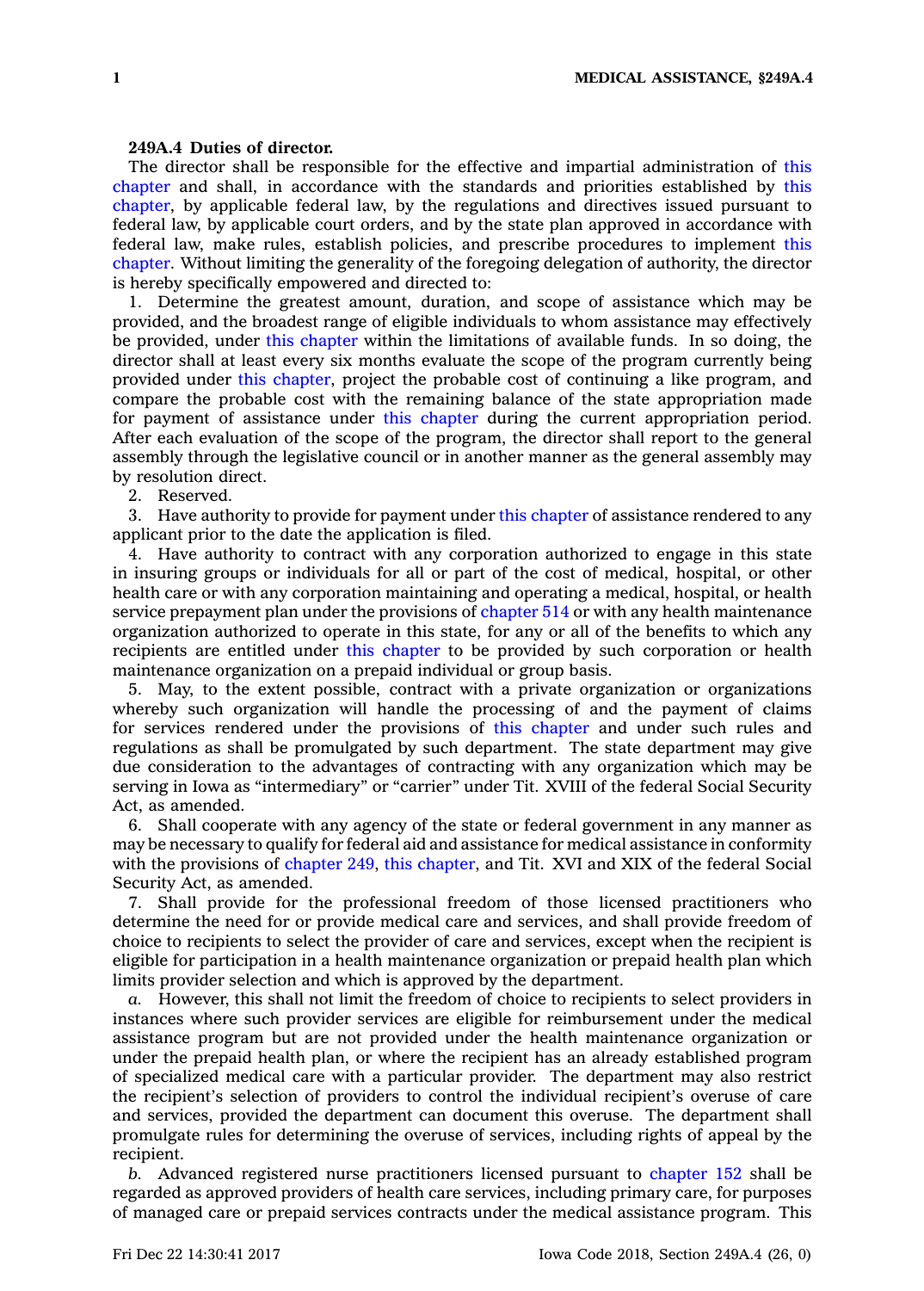paragraph shall not be construed to expand the scope of practice of an advanced registered nurse practitioner pursuant to [chapter](https://www.legis.iowa.gov/docs/code//152.pdf) 152.

8. Implement the premium assistance program options described under the federal Children's Health Insurance Program Reauthorization Act of 2009, Pub. L. No. 111-3, for the medical assistance program. The department may adopt rules as necessary to administer these options.

9. Adopt rules pursuant to [chapter](https://www.legis.iowa.gov/docs/code//17A.pdf) 17A in determining the method and level of reimbursement for all medical and health services to be provided under the medical assistance program, after considering all of the following:

*a.* The promotion of efficient and cost-effective delivery of medical and health services.

*b.* Compliance with federal law and regulations.

*c.* The level of state and federal appropriations for medical assistance.

*d.* Reimbursement at <sup>a</sup> level as near as possible to actual costs and charges after priority is given to the considerations in paragraphs *"a"*, *"b"*, and *"c"*.

10. *a.* Allow supplementation of the combination of client participation and payment made through the medical assistance program for those items and services identified in 42 C.F.R.  $$483.10(c)(8)(ii)$ , by the resident of a nursing facility or the resident's family. Supplementation under this [subsection](https://www.legis.iowa.gov/docs/code/249A.4.pdf) may include supplementation for provision of <sup>a</sup> private room not otherwise covered under the medical assistance program unless either of the following applies:

(1) The private room is therapeutically required pursuant to  $42$  C.F.R.  $§483.10(c)(8)(ii)$ .

(2) No room other than the private room is available.

*b.* The rules adopted to administer this [subsection](https://www.legis.iowa.gov/docs/code/249A.4.pdf) shall require all of the following if <sup>a</sup> nursing facility provides for supplementation for provision of <sup>a</sup> private room:

(1) The nursing facility shall inform all current and prospective residents and residents' legal representatives of the following:

(a) If the resident desires <sup>a</sup> private room, the resident or resident's family may provide supplementation by directly paying the facility the amount of supplementation. Supplementation by <sup>a</sup> resident's family shall not be treated as income of the resident for purposes of medical assistance program eligibility or client participation.

(b) The nursing facility's policy if <sup>a</sup> resident residing in <sup>a</sup> private room converts from private pay to payment under the medical assistance program, but the resident or resident's family is not willing or able to pay supplementation for the private room.

(c) A description and identification of the private rooms for which supplementation is available.

(d) The process for an individual to take legal responsibility for providing supplementation, including identification of the individual and the extent of the legal responsibility.

(2) For <sup>a</sup> resident for whom the nursing facility receives supplementation, the nursing facility shall indicate in the resident's record all of the following:

(a) A description and identification of the private room for which the nursing facility is receiving supplementation.

(b) The identity of the individual making the supplemental payments.

(c) The private pay charge for the private room for which the nursing facility is receiving supplementation.

(d) The total charge to the resident for the private room for which the nursing facility is receiving supplementation, the portion of the total charge reimbursed under the medical assistance program, and the portion of the total charge reimbursed through supplementation.

(3) If the nursing facility only provides one type of room or all private rooms, the nursing facility shall not be eligible to request supplementation.

(4) A nursing facility may base the supplementation amount on the difference between the amount paid for <sup>a</sup> room covered under the medical assistance program and the private pay rate for the private room identified for supplementation. However, the total payment for the private room from all sources shall not be greater than the aggregate average private room rate for the type of rooms covered under the medical assistance program for which the resident would be eligible.